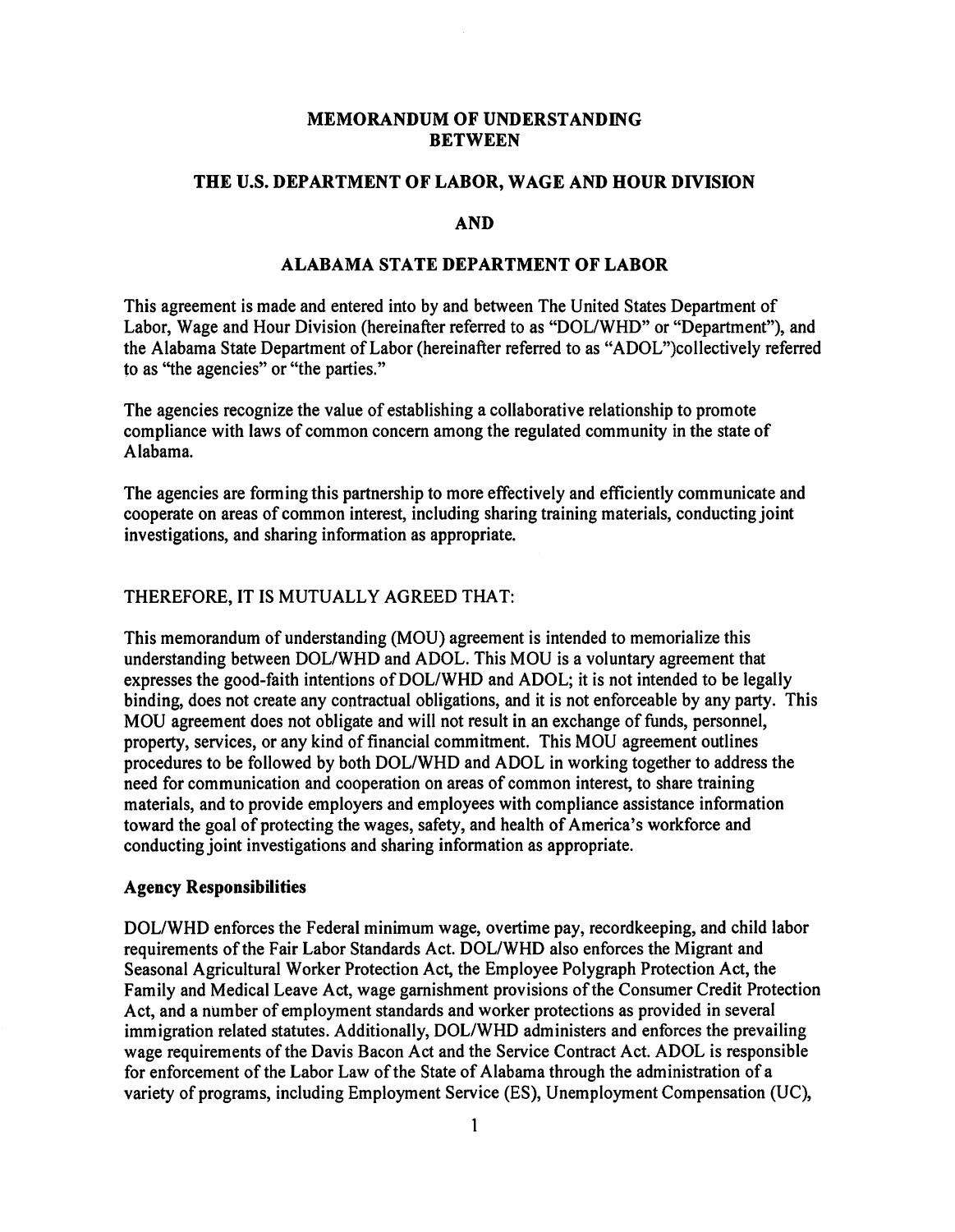Labor Market Information (LMI), Workers' Compensation (WC), Inspection (Mining, Boilers & Elevators) and Child Labor (CL).

# I. **Purpose**

The purpose of the MOU is to maximize and improve the enforcement of the laws administered by DOL's DOL/WHD and by ADOL. This agreement will also encourage enhanced law enforcement and greater coordination between the agencies.

# II. **Outreach and Education**

- The agencies agree to coordinate, conduct joint outreach presentations, and prepare and distribute publications, when appropriate, for the regulated community of common concern.
- The agencies agree to work with each other to provide a side-by-side comparison of laws with overlapping provisions and jurisdiction.
- The agencies agree to provide a hyperlink on each agency's website linking users directly to the outreach materials in areas of mutual jurisdiction and concern.
- The agencies agree to jointly disseminate outreach materials to the regulated community, when appropriate.
- All materials bearing the DOL or DOL/WHD name, logo, or seal must be approved in advance by DOL.

# **III.** Points of Contact (POCs)

- The agencies designate the following POCs responsible for coordinating the partnership activities and meeting annually to review terms and conditions and areas of mutual concern. The agencies will notify each other in the event of the separation or long-term absence of their contact persons.
- POC designees:

Christina Coleman-Lovelace, Community Outreach and Resource Planning Specialist [Coleman-Lovelace.Christina@dol.gov](mailto:Coleman-Lovelace.Christina@dol.gov) 205-536-8588

> **U.S. Department ofLabor-Wage and Hour Division Attn: Christina Coleman-Lovelace 950 22nd Street North- Suite 605 Birmingham, AL 35203**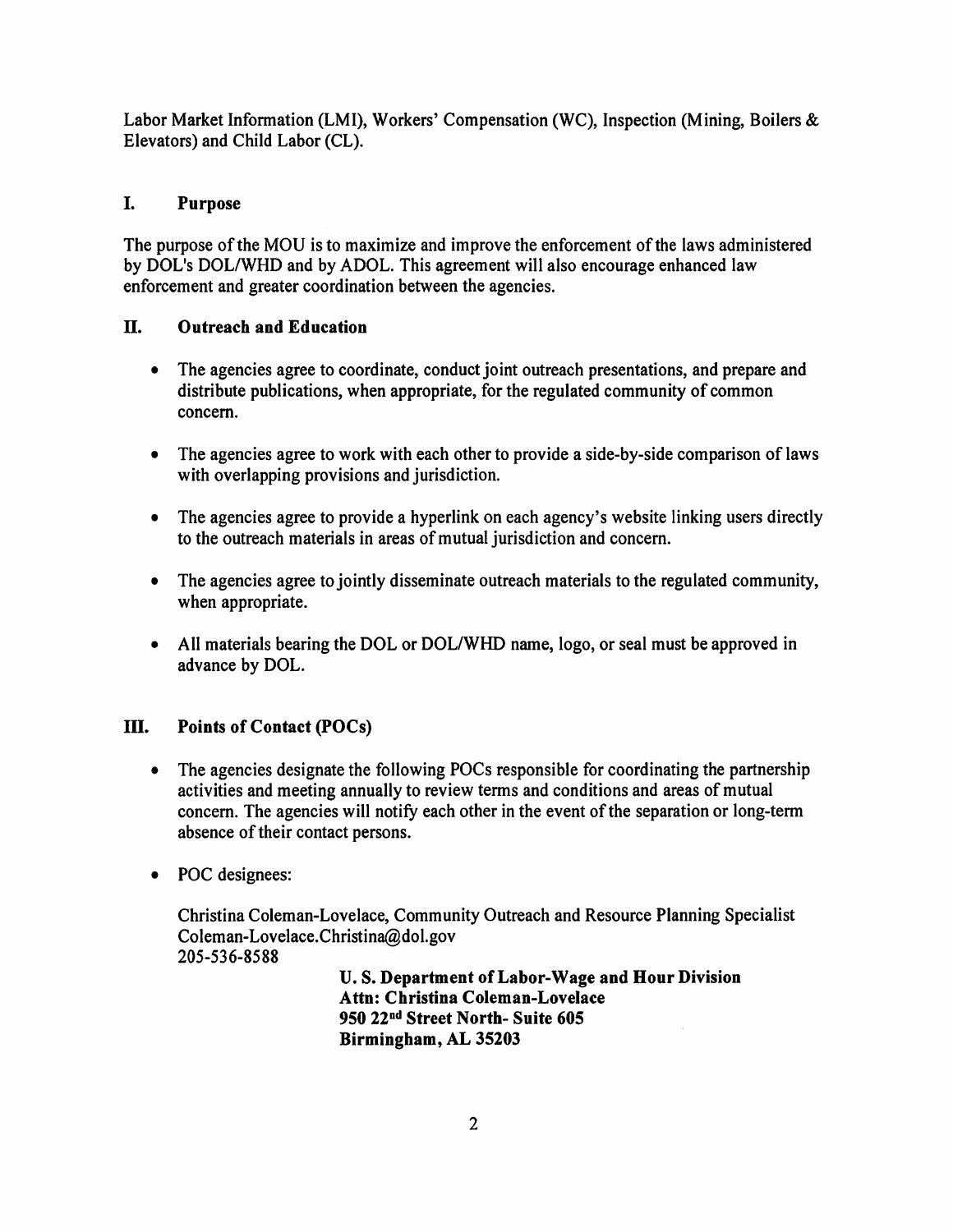WHO will send any information, data, and materials subject to this MOU to ADOL at the following address:

> **Alabama Department ofLabor Attn: Charlotte Lackey 649 Monroe Street Montgomery, AL 36131**

All Child Labor information, data, and materials subject to this MOU to ADOL at the following address:

> **Alabama Department ofLabor Attn: Robin Wilburn 649 Monroe Street Montgomery, AL 36131**

### IV. **Enforcement**

Where appropriate and to the extent allowable under law,

- The agencies may conduct joint investigations annually in the State of Alabama if appropriate or if opportunity provides.
- The agencies may coordinate their respective enforcement activities and assist each other with enforcement, where appropriate and to the extent allowable under law.
- The agencies will make referrals of potential violations of each other's statutes, where appropriate.

### **V. Information**

- The agencies agree to exchange information on laws and regulations of common concern to the agencies, to the extent practicable.
- The agencies will establish a methodology for exchanging investigative leads, complaints, and referrals of possible violations, to the extent allowable by law or policy.
- The agencies will exchange information (statistical data) on incidence of violations in specific industries and geographic areas, if possible.

# **VI. Training**

• The agencies agree to cross train investigators and other staff no less than once per calendar year, subject to agency resources and any applicable legal requirements. Joint training will be conducted to educate staff members of both agencies about the laws and regulations enforced by both, and to discuss issues of common concern.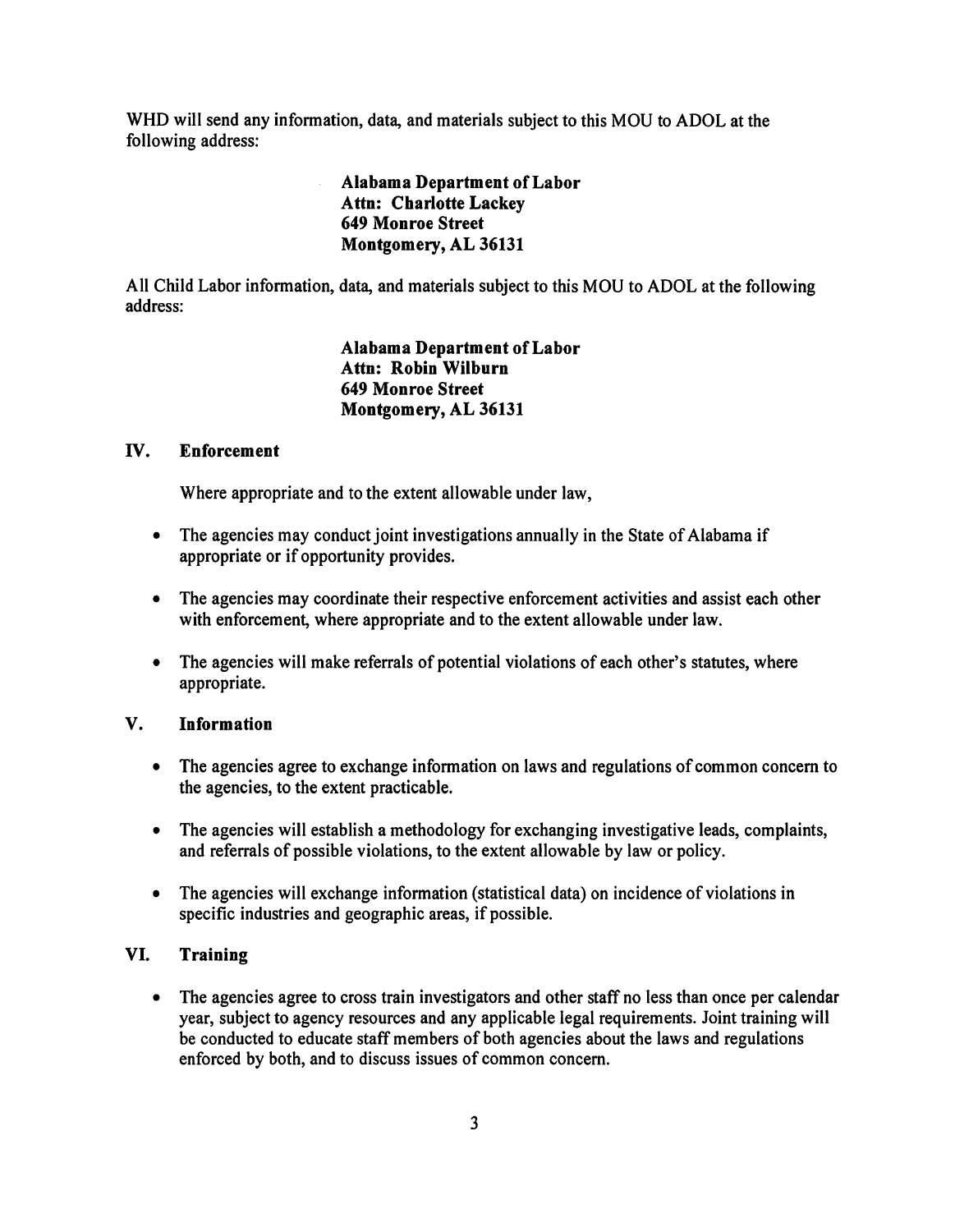• The agencies will exchange information related to policy or regulatory changes to state or federal laws, to the extent permissible.

## **VII. Previous Agreements**

• This agreement replaces and supersedes any previous Partnership Agreement MOU between the parties.

# **Vlli. Effect of MOU Agreement**

- This MOU agreement does not authorize the expenditure or reimbursement of any funds. Nothing in this agreement obligates the parties to expend appropriations or enter into any contract or other obligations.
- By entering into this partnership, the agencies do not imply an endorsement or promotion by either agency of the policies, programs, or services of the other.
- Nothing in this MOU agreement is intended to diminish or otherwise affect the authority of either agency to implement its respective statutory or regulatory functions.
- This MOU agreement is not intended to be legally binding and does not confer any rights on any private person.
- This MOU agreement is not intended to confer any rights against the United States, its agencies, or its officers upon any private person.
- Nothing in this MOU agreement will be interpreted as limiting, superseding, or otherwise affecting the agencies' normal operations or decisions in carrying out their statutory or regulatory duties, or duties under any Executive Order. This MOU agreement also does not limit or restrict the parties from participating in similar activities or arrangements with other entities.
- This agreement will be executed in full compliance with the Privacy Act of 1974, the Freedom of Information Act, the Federal Records Act, and any other applicable federal laws and state laws.
- This MOU agreement contains all the terms and conditions agreed upon by the agencies concerning the subject matter of the agreement. No other understandings, oral or otherwise, regarding the subject matter of this agreement shall be deemed to exist or be binding upon the agencies. This agreement is not intended to confer any right upon any private person or other third party.

## IX. **Exchange of Information**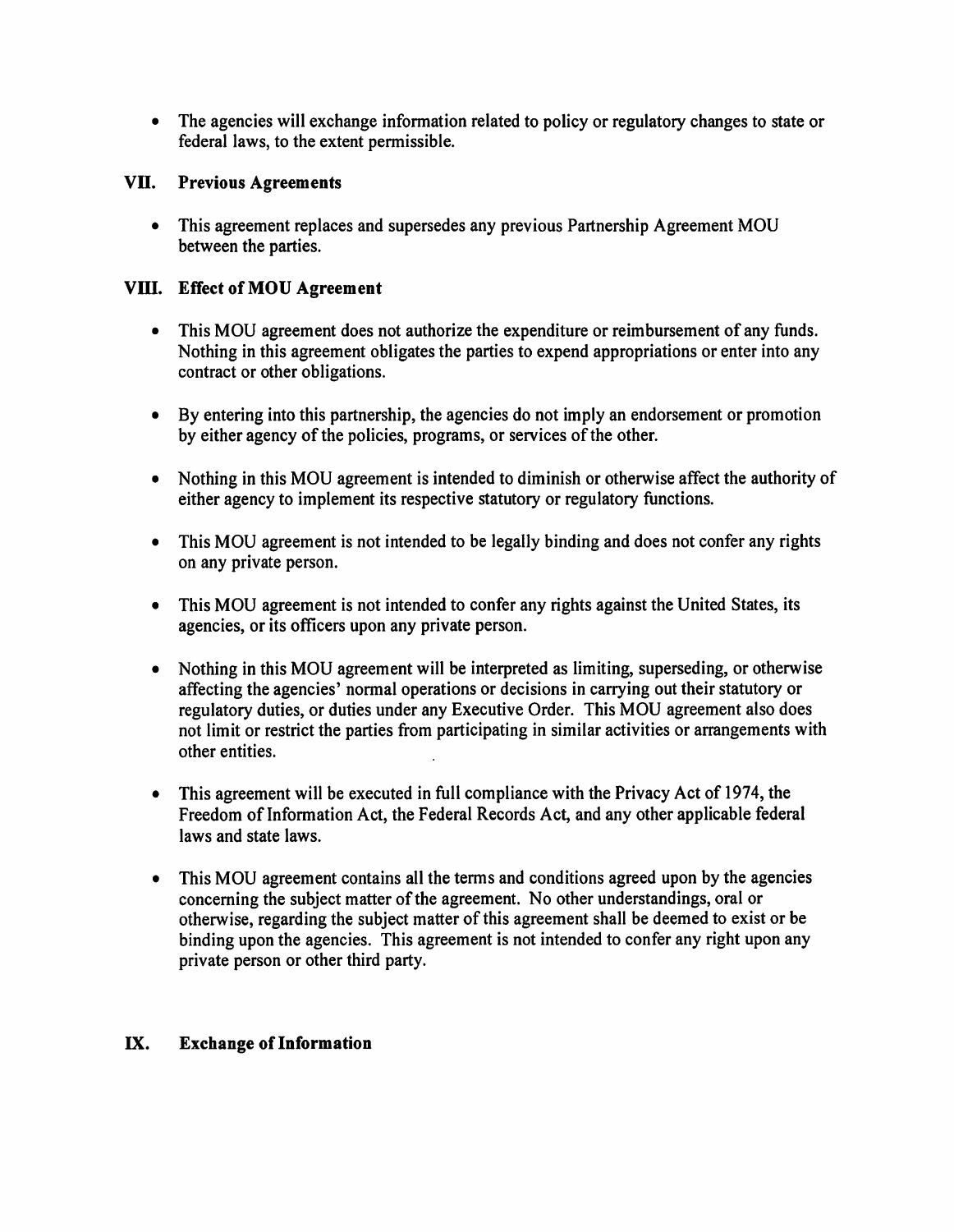To the extent permitted by law, the agencies understand that in order to effectuate the purposes and provisions of this MOU, it will be necessary, from time to time, to exchange information, some of which may be considered confidential. It is the policy of each of the parties to cooperate with other government agencies to the fullest extent possible under the law, subject to the general limitation that any such cooperation must be consistent with its own statutory obligations and enforcement efforts. It is the view of the parties that an exchange of information in which both agencies are proceeding with a common legal interest is to their mutual benefit. The agencies to this MOU agreement recognize the importance of being able to provide information to other law enforcement bodies without waiving the privilege of otherwise protected material or make a public disclosure.

It is the policy ofDOL/WHD and ADOL to cooperate with other government agencies to the fullest extent possible under the law, subject to the general limitation that any such cooperation must be consistent with the DOL/WHD's and ADOL's own statutory obligations and enforcement efforts. It is DOL/WHD's and ADOL's view that an exchange of information in cases in which both entities are proceeding on basically the same matter is to our mutual benefit. There is a need for DOL/WHD and ADOL to provide information to other law enforcement bodies without making a public disclosure.

In consideration ofthese concerns, and subject to any applicable laws and regulations regarding the handling of such information, the agencies agree as follows:

- 1. The agencies agree to exchange information on laws and regulations of common concern and interest, to the extent practicable and allowable by law and policy.
- 2. The parties will be available to discuss and provide information to one another on topics of mutual interest, overlapping jurisdiction, or certain areas of expertise, when able.
- 3. Exchange of information to one another pursuant to this MOU is not considered a public disclosure under the Freedom of Information Act, 5 U.S.C.552.
- 4. When confidential information is exchanged it will not be released to the public, or to any third party, without the express permission of the agency providing that information, except as required by law including, but not limited to the Freedom of Information Act or by court order. Upon receipt of a public disclosure request, ADOL agrees to provide DOL/WHD with notice of the request and an opportunity to pursue legal action to prevent the release of information.
- 5. When confidential information is exchanged, it shall be used and accessed only for the limited purposes of carrying out activities pursuant to this agreement as described herein. The information shall not be duplicated or re-disclosed without the express written consent or authority of the agency providing the information (hereinafter the "donor agency"), a court order, or as required by law, including the Freedom of Information Act.
- 6. Confidential information means information that may be privileged or otherwise exempt from disclosure to the public or other unauthorized persons under federal and state laws. Confidential information may include: the identity of persons who have given information to the agencies in confidence or under circumstances in which confidentiality can be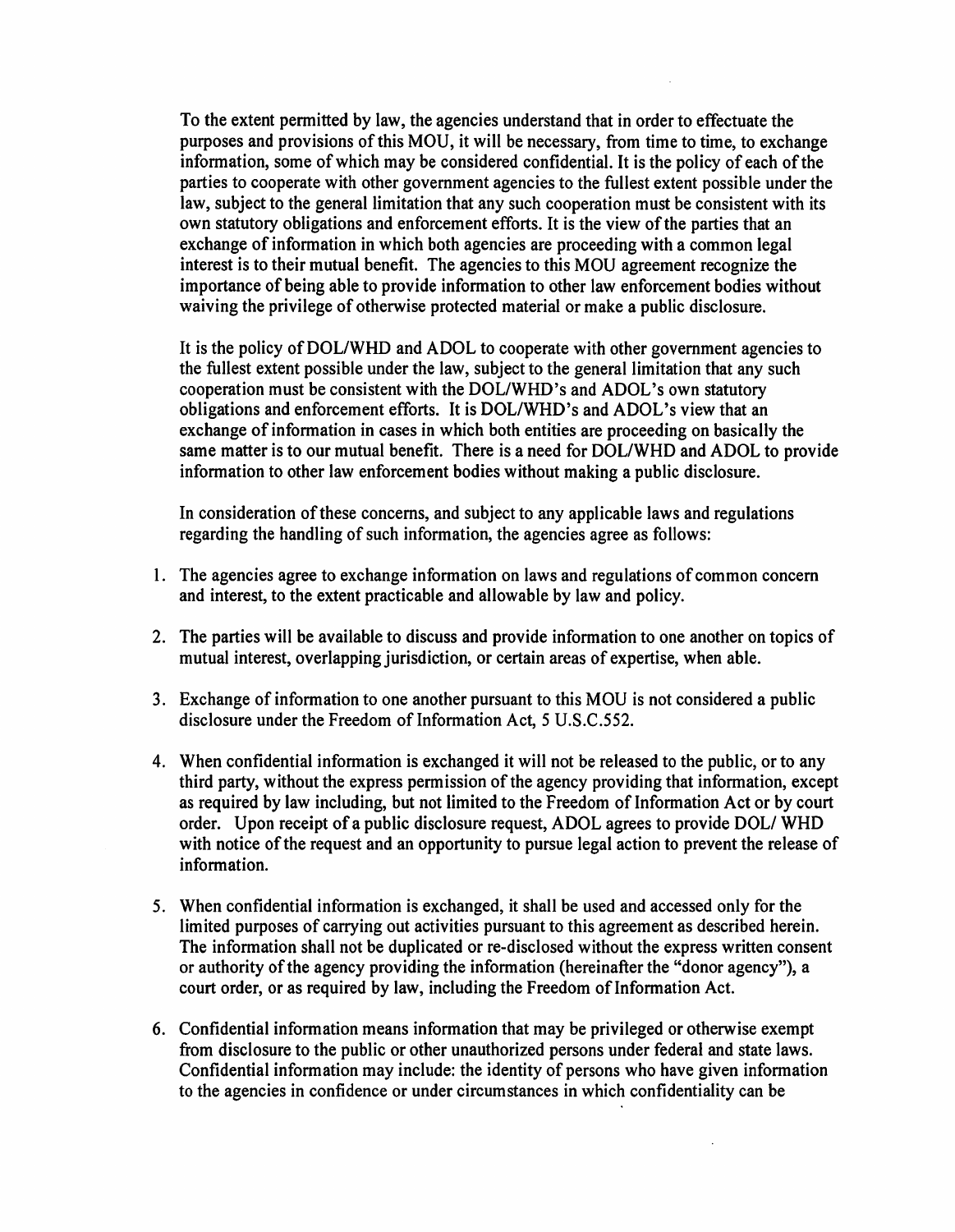implied; any employee statements in enforcement files that were obtained under these conditions; internal opinions, policy statements, memoranda, and recommendations of federal or state employees, including (but not limited to) investigators and supervisors; any records that would otherwise not be subject to disclosure under law as non-final, intra- or inter-agency documents; information or records covered by the attorney-client privilege and the attorney work-product privilege; personal information protected by any relevant law or regulation; individually identifiable health information; and confidential business information and trade secrets.

- 7. In the event that there is a public proceeding, such as a trial, in which certain records, such as confidential information, may be used or testimony of DOL/WHD's employees sought, DOL/WHD requires that ADOL notify DOL/WHD.
- 8. In the event that there is a public proceeding, such as a trial, in which certain records, such as confidential information, may be used or testimony of ADOL employees sought, ADOL requires that DOL/WHD notify ADOL.
- 9. Should either party receive a request or subpoena that would, fairly construed, seek production of privileged information that it received pursuant to this MOU agreement, the party receiving such a request or subpoena shall take reasonable measures, including but not limited to asserting the common interest privilege, to preclude or restrict the production of such information for ten (10) business days, and shall promptly notify the donor agency that such a request or subpoena has been received, so that the donor agency may file any appropriate objections or motions, or take any other appropriate steps, to preclude or condition the production of such information.
- 10. Neither party shall have authority to waive any applicable privilege or doctrine on behalf of the other party, nor shall any waiver of an applicable privilege or doctrine by the conduct of one party be construed to apply to the other party.
- 11. The agencies will notify one another, through the agency POC identified in this MOU, upon commencement of litigation, a hearing, or other proceeding that may involve the release, through subpoena, introduction of written evidence, or testimony, of information exchanged under this agreement.
- 12. In addition to the requirements above, Confidential Unemployment Compensation information may be exchanged only subject to the confidentiality requirements of 20 CFR 603 .4 and any applicable state laws.
- 13. For information security purposes, information (including paper-based documents and electronic information such as emails and CDs) exchanged pursuant to this MOU agreement remains the responsibility of the donor agency while in transit. The agencies agree to establish a communication protocol for notifying each agency's designated POC when information is sent to or received from that agency, including information on the form of the transfer and the media type and quantity (when appropriate). An agency expecting to receive information will notify the donor agency if the information is not received as of the next business date following the agreed upon delivery date. Confidential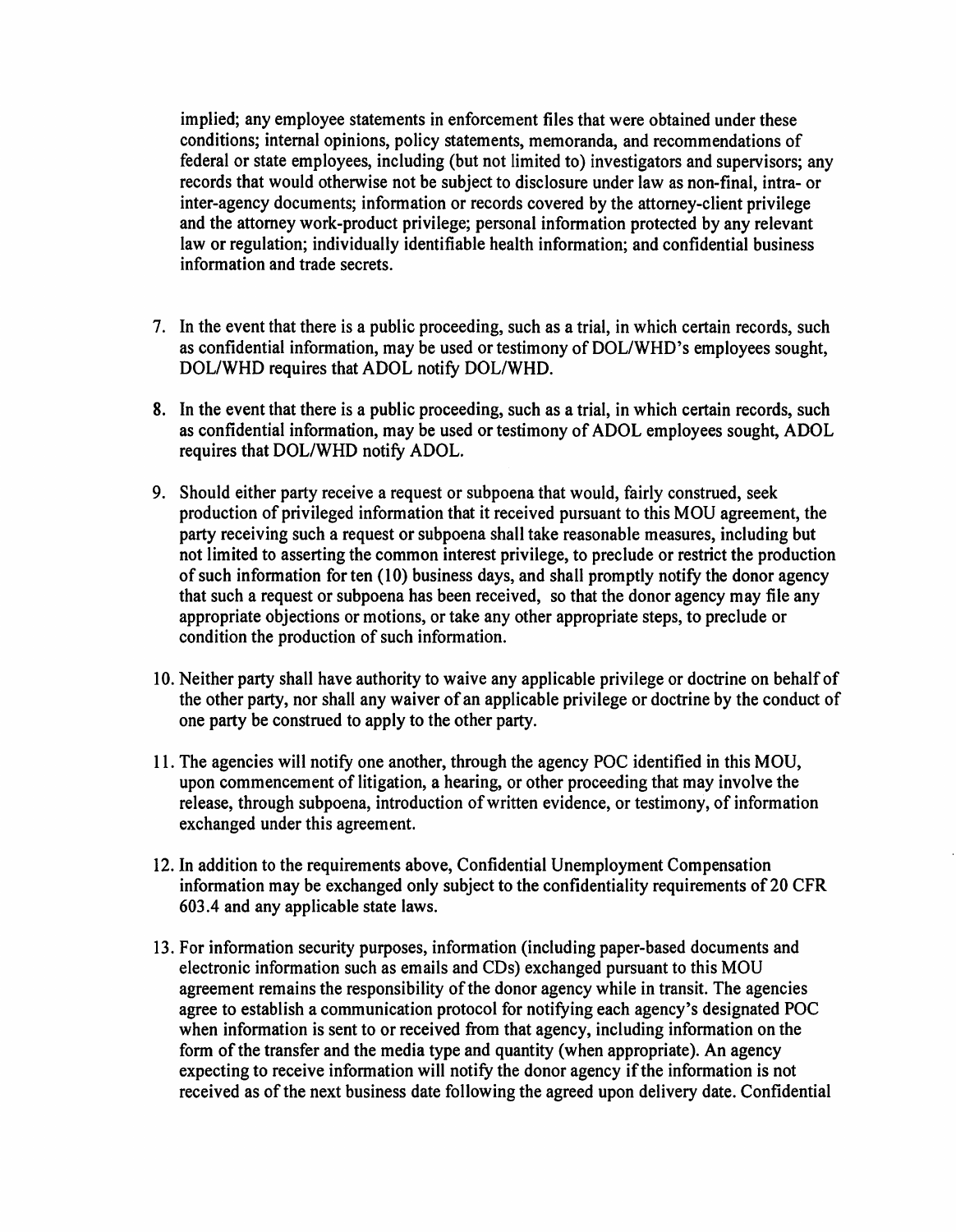data will be destroyed no later than thirty (30) days after its use and may be transmitted via secure FTP. Use includes the time period required for compliance with federal records retention periods. Confidential data will not be electronically mailed, unless encrypted using approved encryption standards.

- 14. For information security purposes, after an agency receives information from the donor agency, the donor agency retains no responsibility for any security incidents, inadvertent disclosure, or the physical and information technology safeguards in place for protecting that information by the agency that received it.
- 15. However, in the event that the agency receiving the information experiences a security incident or disaster that results in the suspected or confirmed inadvertent disclosure of the data exchanged pursuant to this MOU agreement, the agency experiencing the incident or disaster will send formal written electronic notification to the donor agency's designated contact person immediately within 3 days after detection of the incident or disaster. The written electronic notification will describe the security incident or disaster in detail including what data exchanged pursuant to this MOU agreement may have been inadvertently disclosed.
- 16. At the conclusion of an investigation and prosecution by either party, the receiving agency will return any and all confidential information to the donor agency, except as required by law, including the Records Retention Act.
- 17. The U.S. Department of Labor agrees to make referrals, where appropriate, to the State of Alabama Department of Labor regarding any - alleged violations where there are misclassifications of independent contractors, and any other relevant information that may be needed or that falls within the scope of ADOL jurisdictions. Liability of the U.S. Government is governed by the Federal Torts Claims Act.

## **X. Dissemination of Factual Information**

- The agencies agree to jointly disseminate outreach materials to the regulated community when appropriate. Any such dissemination may not be undertaken without prior notice and approval of each party.
- All public materials bearing the United States Department of Labor ("USDOL") or DOL/WHD name, logo, or seal must be approved in advance by USDOL. Any such materials that include the opinions, results, findings and/or interpretations of data arising from the results of activities carried out under the agreement shall state that they are the responsibility of the party carrying out the activity and do not necessarily represent the opinions, interpretation, or policy of the other partner.

## **XI. Resolution of Disagreements**